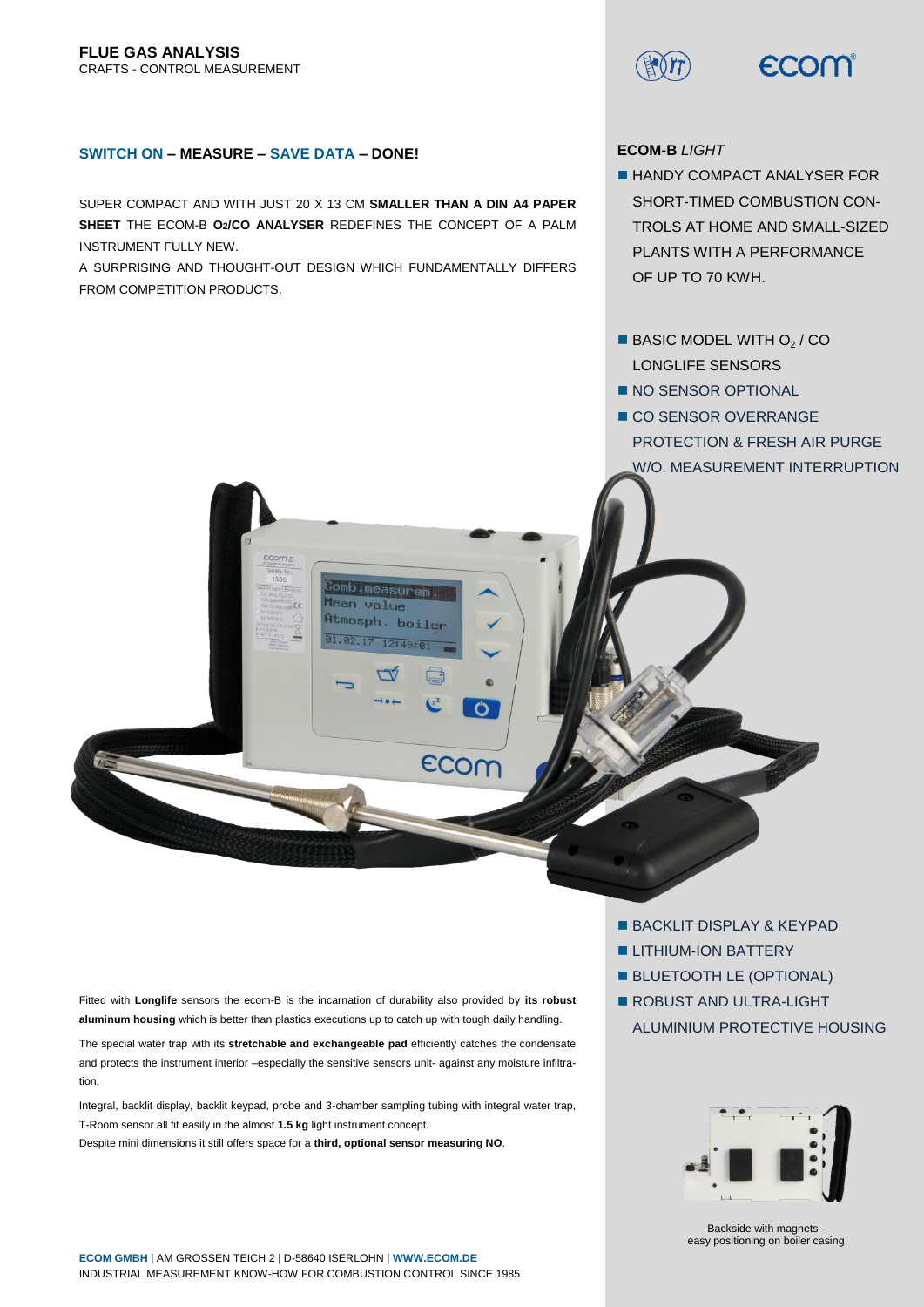

# **ECOM-B** *LIGHT* **– FLUE GAS ANALYSER**  $\checkmark$  = Standard ● = Option

| <b>MEASUREMENT</b>                                                          | <b>RANGE</b>     | <b>RESOLUTION</b> | <b>ACCURACY</b>                                                                        |              |           |
|-----------------------------------------------------------------------------|------------------|-------------------|----------------------------------------------------------------------------------------|--------------|-----------|
| Maximal amount of electrochemical gas sensors                               |                  |                   | *= Higher value prevails                                                               |              | 3         |
| O <sub>2</sub>                                                              | 021%             | 0,1 vol.%         | $± 0,3$ vol. %                                                                         |              | ✓         |
| CO ppm (H <sub>2</sub> -comp.)                                              | $04000$ ppm      | 1 ppm             | $\pm$ 20 ppm / 5% of meas. value*                                                      |              | ✓         |
| $CO$ ppm (n. $H_2$ -comp.)                                                  | 02000 ppm        | 1 ppm             | ± 20 ppm / 5% of meas. value*                                                          |              |           |
| <b>NO</b>                                                                   | $05000$ ppm      | 1 ppm             | $± 5$ ppm / 5% of meas. value*                                                         |              |           |
| T-Gas                                                                       | $0500^{\circ}$ C | $1^{\circ}$ C     | $\pm$ 2°C (0-125°C) $\pm$ 3°C (125-250°C) $\pm$ 4°C (250-500°C)                        |              | ✓         |
| T-Air                                                                       | $099^{\circ}C$   | $1^{\circ}$ C     | ± 1°C                                                                                  |              | ✓         |
| Pressure / ∆P                                                               | $±$ 100 hPa      | 0,01 hPa          | ± 2%                                                                                   |              | ✔         |
| <b>CALCULATION</b>                                                          |                  |                   | <b>RANGE</b>                                                                           |              |           |
| CO <sub>2</sub>                                                             |                  |                   | 0CO <sub>2</sub> max                                                                   |              | ✔         |
| Combustion efficiency (ETA)                                                 |                  |                   | 0120%                                                                                  |              |           |
| Excess air (Lambda)                                                         |                  |                   | >1                                                                                     |              | ✓         |
| Losses                                                                      |                  |                   | 0100%                                                                                  |              | ✓         |
| $CO(U)$ undiluted                                                           |                  |                   | x ppm                                                                                  |              | ✓         |
| Dew point                                                                   |                  |                   | x°C                                                                                    |              | ✓         |
| mg/m <sup>3</sup>                                                           |                  |                   | x mg/m <sup>3</sup>                                                                    |              | ✓         |
| mg/kWh                                                                      |                  |                   | x mg/kWh                                                                               |              | ✓         |
| $O2$ reference                                                              |                  |                   | $x\%O_2$                                                                               |              | ✔         |
| GAS SAMPLING / GAS TEMPERATURE MEASUREMENT                                  |                  |                   |                                                                                        |              |           |
| Sampling probe (BB) unheated, $\varnothing$ 8 mm, 150 mm with thermocouple  |                  |                   |                                                                                        | O            | ✓         |
| 3-chamber sampling tubing (approx. 1.5 m)                                   |                  |                   |                                                                                        | 2            | ✓         |
| Metal fixation cone                                                         |                  |                   |                                                                                        | 6            | ✔         |
| <b>COMBUSTION AIR SENSOR</b>                                                |                  |                   |                                                                                        |              |           |
|                                                                             |                  |                   |                                                                                        |              | ✔         |
|                                                                             |                  |                   | T-Room sensor (PT 2000) length 100 mm, with cable (approx. 1,1 m) and fixation cone    |              |           |
| <b>DATA INDICATION / INPUT</b>                                              |                  |                   |                                                                                        |              |           |
|                                                                             |                  |                   | LCD display; 70 x 40 mm; backlighted, graphic- and zoom capable, max. 8 lines          | 4            | ✔         |
|                                                                             |                  |                   | Backlighted keypad for safe operation also by unfavourable surrounding lighting        | 6            | ✓         |
| <b>DATA PROCESSING / PRINTOUT</b>                                           |                  |                   |                                                                                        |              |           |
| Internal memory for 300 measurements                                        |                  |                   |                                                                                        |              |           |
| 6<br>Integral sending diode for external, optional IR thermal printer       |                  |                   |                                                                                        |              |           |
| 0<br>Infrared thermal printer                                               |                  |                   |                                                                                        |              |           |
| Interface Bluetooth Low Energy (BLE)                                        |                  |                   |                                                                                        |              | $\bullet$ |
| Data exchange with ecom® PC software MiniDV, DAS.NT.2                       |                  |                   |                                                                                        |              | ✓         |
| <b>MEASUREMENT GAS PREPARATION</b>                                          |                  |                   |                                                                                        |              |           |
| Condensation trap with optical monitoring                                   |                  |                   |                                                                                        | 8            | ✔         |
| Stretchable, exchangeable particle- and humidity-absorbing pad              |                  |                   |                                                                                        | 8            | ✓         |
| <b>POWER SUPLY</b>                                                          |                  |                   |                                                                                        |              |           |
| Mains power / Integral Li-Ion battery 6V / 3,3 Ah; external battery charger |                  |                   |                                                                                        |              | ✓         |
| External battery charger, cable length approx. 3 m                          |                  |                   |                                                                                        |              | ✔         |
| <b>OPERATION SAFETY</b>                                                     |                  |                   |                                                                                        |              |           |
| Temperature trend indication for stream core search                         |                  |                   |                                                                                        |              | ✓         |
| Automatic CO switch-off (= sensor protection & prolongation of life span)   |                  |                   |                                                                                        |              |           |
| Fresh air purge after operation                                             |                  |                   | Fresh air purge w/o. measurement interruption (= other values measured w/o. time loss) |              |           |
|                                                                             |                  |                   | Pressure-compensated gas channel plate (optimized gas flow w/o. pressure fluctuation)  |              | ✓         |
| Longlife sensors                                                            |                  |                   |                                                                                        |              | ✓         |
|                                                                             |                  |                   |                                                                                        |              |           |
| Integral Li-Ion- battery with long-lasting operation                        |                  |                   |                                                                                        |              |           |
| <b>CONNECTION</b>                                                           |                  |                   |                                                                                        |              |           |
| Serial interface for data transfer                                          |                  |                   |                                                                                        |              |           |
| <b>STORAGE / TRANSPORT</b>                                                  |                  |                   |                                                                                        |              |           |
| Aluminium housing with powerful back magnets                                |                  |                   |                                                                                        | 0            |           |
| $\overline{10}$<br>Length-adjustable holding strap with Velcro strip        |                  |                   |                                                                                        |              |           |
| Sling Pack                                                                  |                  |                   |                                                                                        | ⑪            |           |
| Textile transport bag                                                       |                  |                   |                                                                                        | $\mathbf{D}$ |           |
| Plastics transport case                                                     |                  |                   |                                                                                        | <b>B</b>     |           |
| DIMENSIONS   WEIGHT   OTHERS                                                |                  |                   |                                                                                        |              |           |
| Dimensions: (W x H x D) approx. 200 x 125 x 70 mm (7.8 x 4.9 x 2.7 in.)     |                  |                   |                                                                                        |              |           |
| Weight: approx. 1.5 kg (3.1 pd.) complete with sampling system              |                  |                   |                                                                                        |              |           |

| めんまう                                                                                                  |  |
|-------------------------------------------------------------------------------------------------------|--|
| <b>ECOM-B</b>   ALTERNATIVE VERSION                                                                   |  |
| $\cdot$ As 104763 but with CO non H <sub>2</sub> -compensated                                         |  |
| • Without fresh air purging<br>• With T-Room stick (instead of T-Room sensor)                         |  |
| Item no. 104764                                                                                       |  |
| <b>GAS SENSOR   OPTION</b>                                                                            |  |
| NO MEASUREMENT, 0-5000 PPM                                                                            |  |
| (Item no. 102819)                                                                                     |  |
| DIFFERENTIAL PRESSURE   ACCESSORY                                                                     |  |
| TUBING, for differential pressure measurement                                                         |  |
| $(\pm 0.100$ hPa), length approx. 1.5 m                                                               |  |
| Item no. 102884                                                                                       |  |
| DATA OUTPUT / TRANSFER   ACCESSORY                                                                    |  |
| <b>ECOM-P, INFRARED PRINTER O</b><br>For the documentation of the measured values                     |  |
| • Weight: approx. 350 g (12.3 oz.)                                                                    |  |
| • Dim.: appr. 77 x 77,5 x 40 mm (3 x 3 x 1.5 in.)<br>• Delivered with 1 printer roll & batteries      |  |
| Item no. 104630                                                                                       |  |
| <b>DATA CABLE -&gt; PC (USB)</b>                                                                      |  |
| • For transfer of data stored in                                                                      |  |
| analyser memory into PC / Laptop<br>• Length approx. 1.5 m (4.9 in.)                                  |  |
| Item no. 104003                                                                                       |  |
| <b>BLUETOOTH LOW ENERGY (option)</b><br>Direct equipment. Transfer / recording of<br>measurement data |  |
| (Item no. 107017)                                                                                     |  |
| T-ROOM MEASUREMENT   ALTERNATIVE                                                                      |  |
| <b>T-ROOM STICK PT 2000</b>                                                                           |  |
| • Dim.: approx. 28 x Ø 11 mm (1.1 x Ø 0.04 in.)                                                       |  |
| • Weight: approx. 5 g (0.17 oz.)                                                                      |  |
| (Item no. 102888)                                                                                     |  |
| <b>T-ROOM PROBE PT 2000</b>                                                                           |  |
| • Length 260 mm (10 in.), 3 m (10 ft.) cable<br>(Item no. 104569)                                     |  |
|                                                                                                       |  |
| T-GAS MEASUREMENT   ALTERNATIVE                                                                       |  |
| PROBE 220 MM (8.6 IN.) W. TUBING 2.2 M (7.2 FT.)<br>Instead of standard probe / tubing                |  |
| (Item no. 104807)                                                                                     |  |
| <b>SOOT MEASUREMENT   MANUAL</b>                                                                      |  |
| <b>SOOT PUMPT KIT</b>                                                                                 |  |
|                                                                                                       |  |
| Consisting of each 1 manual soot,                                                                     |  |
| pump, soot comparison scale,<br>tube of piston grease, socket                                         |  |
| wrench and 200 soot papers                                                                            |  |
| Length: 39 cm (15 in.); weight: approx. 0.5 kg (1.1 pd.)<br>Item no. 50538                            |  |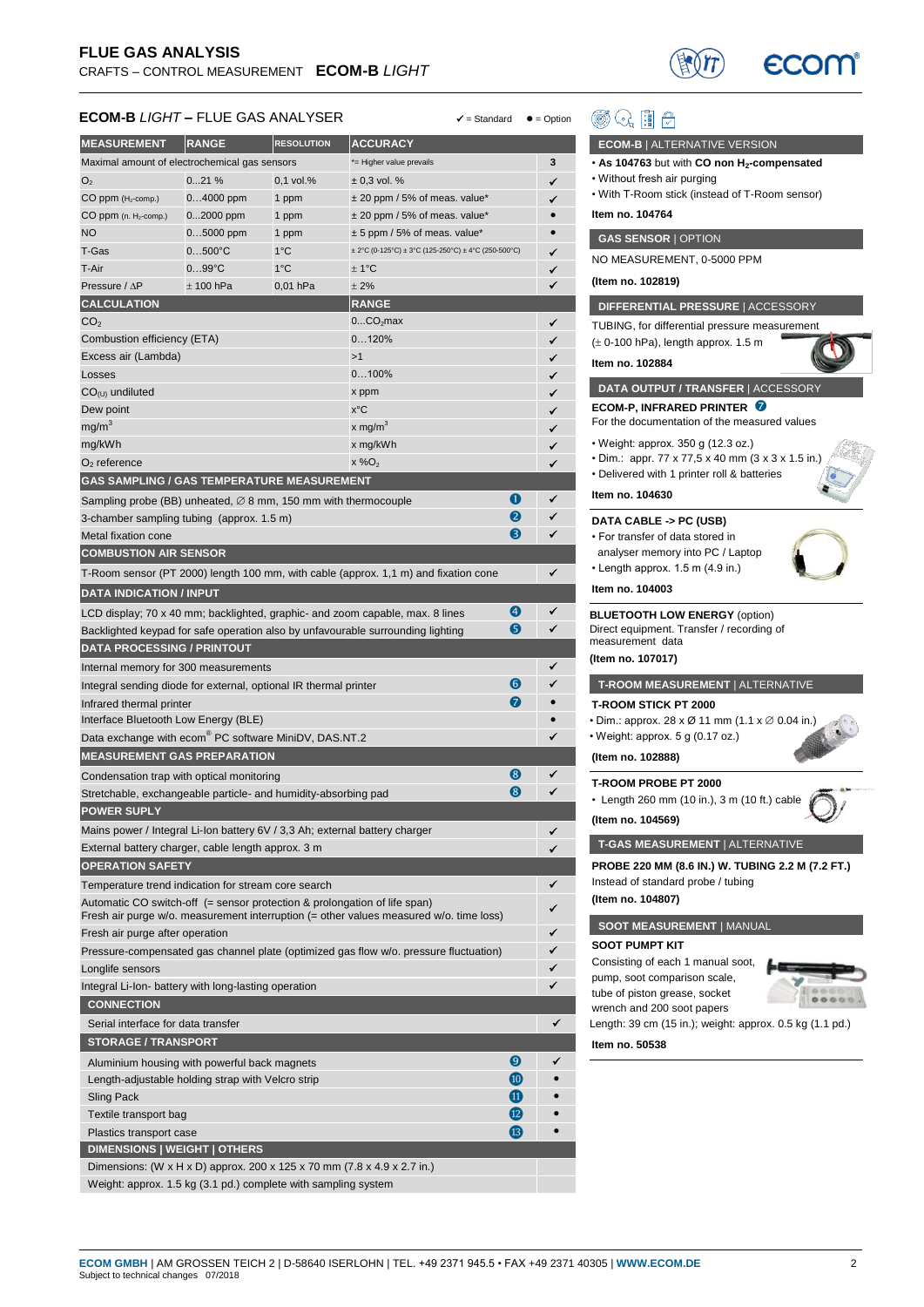

**CONSUMABLES** | FOR STOCK

Condensate pads (pack of 5 pcs) **Item no. 102776** Printer paper roll (for ecom-P) **Item no. 56181**

## **DIMENSIONS | WEIGHT | OTHERS**

| Calibration certificate, issued after instrument calibration into calibration chamber |  |
|---------------------------------------------------------------------------------------|--|
| Tested and approved acc. to 1. BlmSchV and EN 50379-2                                 |  |
| Aluminium housing with 10 years quarantee                                             |  |
| Admissible ambient temperature: +5 +40°C                                              |  |
| Admissible storage temperature: -20 +50°C                                             |  |
| Fuel types: 5 pre-programmed, up to 16 possible                                       |  |
| Recommended maintenance interval: 1 year                                              |  |

#### **Item no. 104763**



# **TRANSPORT** | ACCESSORIES

#### **RUCKSACK / SLING PACK 1**

- Material: tough fabrics. Colours: blue/black • 1 main compartment, 1 slim side compartment,
- both with zippers
- Length-adjustable straps (Velcro)
- Dim.: appr. 37 x 47 x 12.5 cm (14.5 x 18.5 x 4.9 in.)
- Weight: approx. 0,3 kg (10.6 oz.)

#### **Item no. 104662**

# **PLASTICS TRANSPORT CASE**

- Colour: light grey with blue clips
- Compartments for analyser, IR printer, charger
- Dim.: approx. 460 x 360 (incl. grip) x 110 mm
- (18.1 x 14.1 x 4.3 in.)
- Weight: approx. 1.25 kg (2.7 pd.)

#### **Item no. 104741 – Available as long as stock lasts.**

#### **SAMPLING SYSTEM** | ACCESSORY

#### **PROBE EXTENSION PIECE**

With flexible silicone centerpiece.

Slipped over probe tip by measurements at hardly accessible, angled measurement openings.

#### **Item no. 103492**

Remark: Because of the missing thermocouple within the extension piece, no accurate gas temperature can be measured. The value which finally reaches the thermocouple of the probe has been influenced by the heat loss along the gas conveyance path.

#### **TEXTILE TRANSPORT BAG <sup>12</sup>**

- Document compartment in bag lid
- Storage compartments for analyser, IR printer, charger

❶

- With shoulder carrying strap
- Dim.: approx. 38 x 30 x 10 cm (15 x 11.8 x 3.9 in.)
- Weight: approx. 0.7 kg (1.5 pd.)

#### **Item no. 106547**